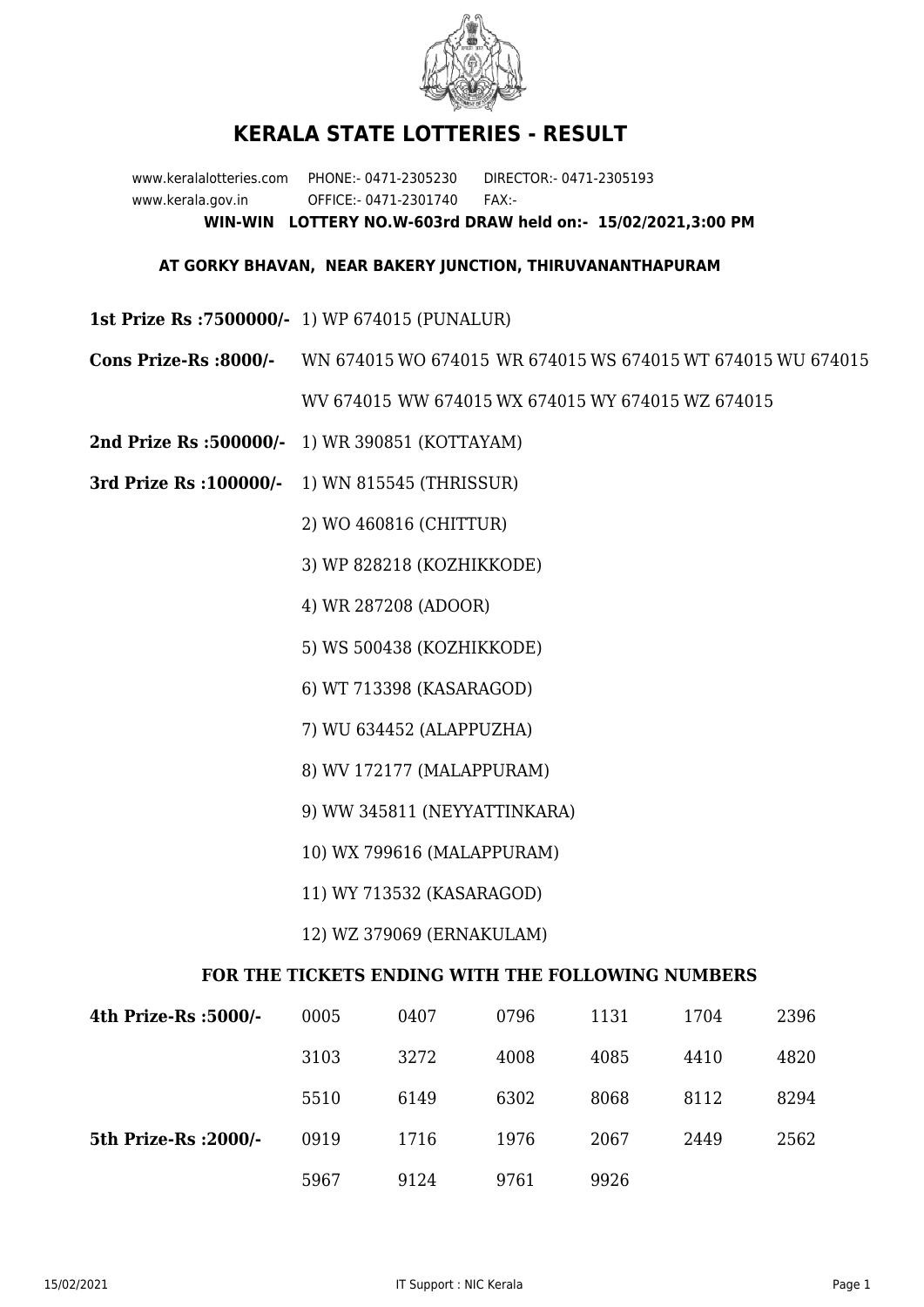| 6th Prize-Rs : 1000/- | 0351 | 0702 | 1228 | 1674 | 1936 | 2986 |
|-----------------------|------|------|------|------|------|------|
|                       | 6303 | 6333 | 7886 | 8310 | 8557 | 8723 |
| 7th Prize-Rs :500/-   | 0069 | 0192 | 0391 | 0524 | 0736 | 0805 |
|                       | 1063 | 1256 | 1349 | 1372 | 1687 | 1947 |
|                       | 1980 | 2250 | 2510 | 2517 | 2599 | 2665 |
|                       | 2721 | 2751 | 2896 | 2960 | 3340 | 3392 |
|                       | 3445 | 3676 | 3790 | 3801 | 3905 | 3923 |
|                       | 3936 | 4009 | 4040 | 4121 | 4251 | 4481 |
|                       | 4620 | 4664 | 4692 | 4920 | 5021 | 5127 |
|                       | 5265 | 5485 | 5525 | 5600 | 5811 | 5848 |
|                       | 5953 | 6009 | 6054 | 6076 | 6125 | 6247 |
|                       | 6251 | 6657 | 6743 | 6873 | 6951 | 7092 |
|                       | 7500 | 7844 | 8090 | 8218 | 8285 | 8325 |
|                       | 8399 | 8785 | 8813 | 9098 | 9222 | 9243 |
|                       | 9366 | 9484 | 9600 | 9839 | 9883 | 9982 |
| 8th Prize-Rs : 100/-  | 0086 | 0136 | 0154 | 0188 | 0250 | 0273 |
|                       | 0317 | 0330 | 0344 | 0537 | 1107 | 1154 |
|                       | 1429 | 1431 | 1541 | 1646 | 1897 | 1915 |
|                       | 1931 | 1989 | 2086 | 2196 | 2295 | 2359 |
|                       | 2516 | 2679 | 2703 | 2717 | 2826 | 2851 |
|                       | 2860 | 2871 | 2985 | 3036 | 3051 | 3089 |
|                       | 3106 | 3108 | 3215 | 3228 | 3230 | 3271 |
|                       | 3309 | 3316 | 3345 | 3434 | 3442 | 3641 |
|                       | 3655 | 3772 | 3834 | 4076 | 4090 | 4278 |
|                       | 4316 | 4359 | 4495 | 4770 | 4806 | 4897 |
|                       | 4901 | 5125 | 5153 | 5184 | 5381 | 5412 |
|                       | 5483 | 5513 | 5625 | 5660 | 5692 | 5831 |
|                       | 5970 | 6001 | 6148 | 6248 | 6256 | 6316 |
|                       | 6332 | 6466 | 6535 | 6542 | 6658 | 6678 |